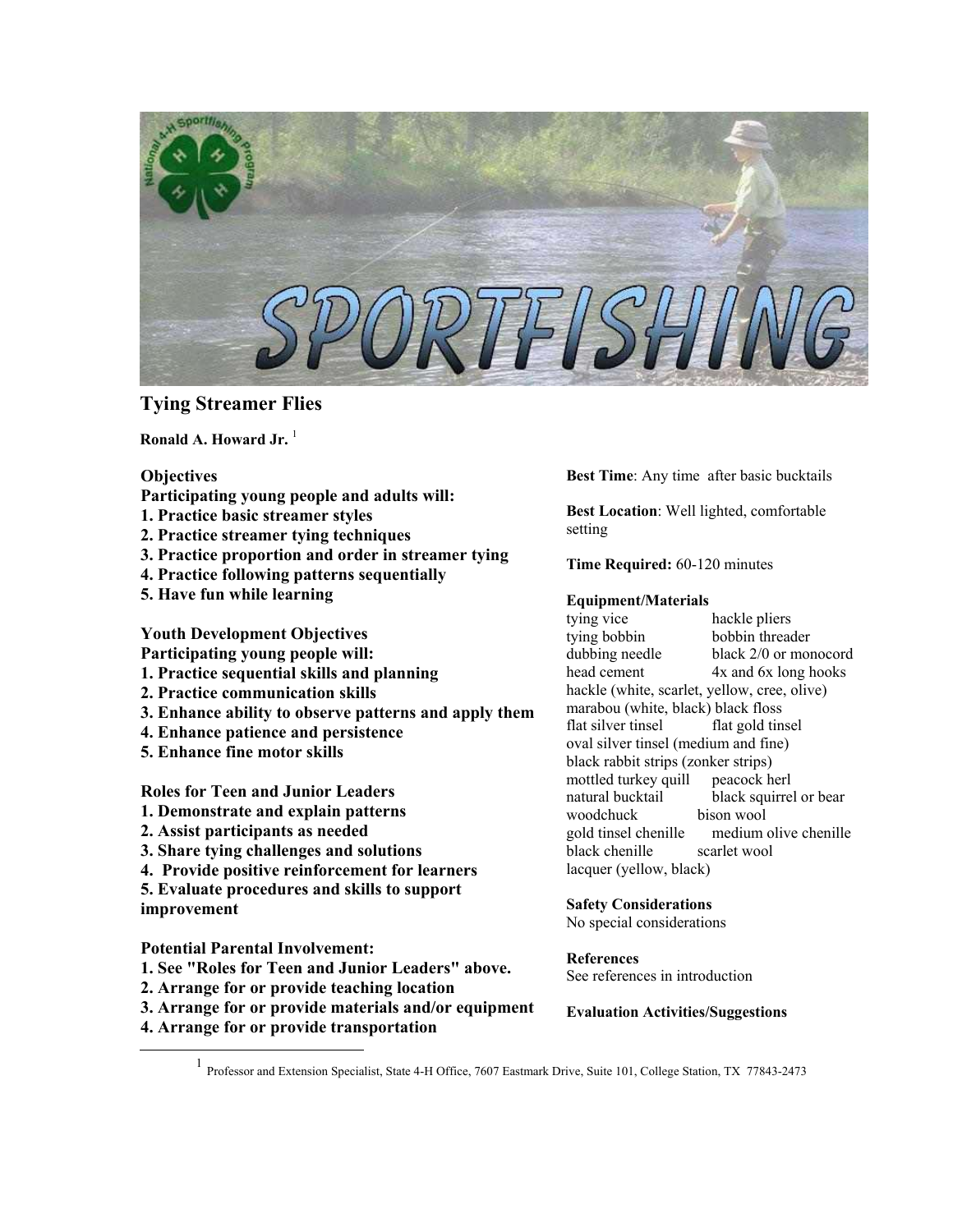- **5. Arrange for or provide refreshments.**
- **6. Discuss personal experience in fishing**
- 1. Observe, correct and reinforce sequential use of materials
- 2. Observe, correct and reinforce proportion and technique
- 3. Observe personal interactions and encourage mutual support
- 4. Record trouble spots and suggest changes in your lesson plan
- 5. Positively critique flies for improvement of technique

### **Application**

**DESCRIBE** and **ILLUSTRATE** basic streamer fly components, history and use.

- B. Pattern elements 1. Feather wings (usually)
	- 2. Usually long, slim patterns
	- 3. Designed to suggest forage fish

**Presentation**

A. Commonly used for all fish imitations 1. Formally refers to feather-winged flies

II. Tying the Black Ghost

**Lesson Outline**

I. Streamer flies

- A. Originator Herbert Welch (Maine)
	- 1. Excellent pattern for locating big fish
	- 2. Seems to excite many species
- B. Pattern
	- 1. Hook: 4x 6x long streamer
	- 2. Thread: black 6/0-2/0
	- 3. Tail: yellow hackle fibers
	- 4. Rib: flat silver tinsel
	- 5. Body: black floss
	- 6. Wing: 4 matched white saddle hackles
	- 7. Throat: yellow hackle fibers or bucktail
	- 8. Head: tying thread
- C. Tying procedure
	- 1. Pluck small bunch of yellow hackle
	- 2. Bind in as a tail
	- 3. Bind in ribbing tinsel
	- 4. Carry thread to the shoulder area
	- 5. Bind in black floss (4 strand suggested)
	- 6. Apply double wound floss body
		- a. Cover tail tie-down area well
		- b. Taper slightly at both ends
	- 7. Bind off and trim floss at shoulder 8. Bind in bucktail underwing if used
		- a. Keep very sparse
		- b. Just longer than hook
	- 9. Prepare, bind in 4 white saddle hackles
		- a. Pick hackles to have matching curves
		- b. Measure against hook for length
		- c. Strip away excess feather
		- d. Hold hackles together
		- e. Score tie-down area of shafts with

**NOTE** that the Black Ghost is one of the few Maine patterns to find general use. An excellent pattern for brook trout and landlocked salmon, it is also a fine big fish locator.

**PASS** out the materials for the Black Ghost while discussing their use.

**EMPHASIZE** the need to match the hackles for length and curvature.

**BIND** in a small clump of yellow hackle fibers as tail. **TRIM** the butts and wind over them to secure.

**BIND** in the ribbing tinsel and **CARRY** the thread forward to the shoulder area.

**BIND** in a strip of 4-strand floss at the shoulder and **WIND** a double-wound body tapering slightly on both ends.

If desired, **BIND** in a very sparse white bucktail underwing, trimming the butts and winding over them with the thread.

**PREPARE** four matched white saddle hackles by removing the flue from their bases, **HOLD** them with their tips together, and **SCORE** the tie-down area with your thumbnail and fingernail.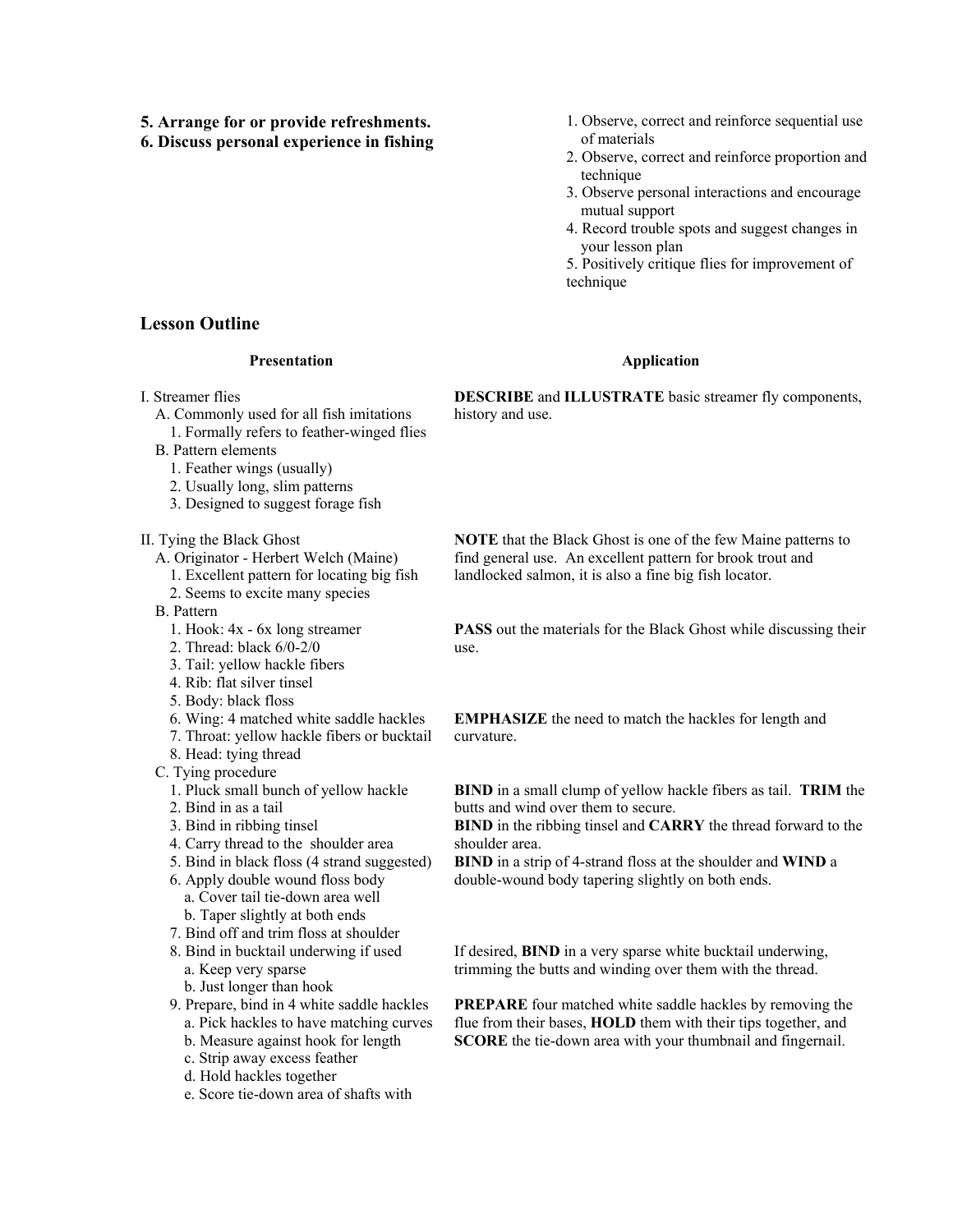thumbnail

f. Hold tightly in place and bind tightly g. Trim hackle butts away neatly

10. Bind in yellow hackle throat

11. Wind head, whip finish, lacquer D. Variations

1. Yellow Ghost

- a. Yellow saddles for wings
- b. Scarlet throat and tail
- 2. Transvestite Vampire
	- a. Designed at Michigan Workshop 1) Used in progressive story
		- 2) Attributed to Ron Howard
	- 3) Designed and tied for auction
	- b. Pattern
		- 1) Hook: #8 9575 streamer
		- 2) Thread: black 6/0
		- 3) Tail: scarlet hackle fibers
		- 4) Rib: copper tinsel
		- 5) Body: ivory floss
		- 6) Underwing: mauve flashabou
		- 7) Wing: medium blue dun hackle
		- 8) Throat: scarlet hackle fibers
		- 9) Fangs: white duck wing fibers
		- 10) Head: tying thread, lacquered

III. Tying the White Marabou

A. Pattern

- 1. Hook: 4x 6x long streamer
- 2. Thread: black 6/0-2/0
- 3. Tag: flat silver tinsel
- 4. Tail: red hackle fibers
- 5. Rib: oval silver tinsel
- 6. Body: flat silver tinsel
- 7. Wing: white marabou over sparse bucktail
- 8. Topping: peacock herl
- 9. Throat: red hackle fibers
- 10. Head: tying thread
- C. Tying procedure
	- 1. Bind in and apply tag tinsel
	- 2. Bind in red hackle fiber tail
	- 3. Bind in oval tinsel rib
		- a. Leave excess to cover shank
		- b. Wind over tinsel closely to shoulder
	- 4. Bind in and apply flat silver tinsel body a. Some tiers prefer embossed tinsel b. Wraps should touch but not overlap
	- 5. Wind the rib to the shoulder, bind off

6. Bind in sparse white bucktail underwing

**HOLD** them tightly in place and **BIND** them tightly in place, keeping all of them tightly together and centered on the shank. **BIND** in a throat of yellow hackle fibers.

**WIND** a head, **WHIP** finish and **APPLY** head cement. **NOTE** that these variations are just a few that can be based on the Black Ghost.

*This pattern is included because it was developed at the second national 4-H Sportfishing Workshop in Tustin, Michigan, 1997. Attributed to the author by a participant in a "progressive story" where each member had to use words drawn from a hat in their 15 to 20 second segment of the story, it was tied and auctioned to raise money for the program. A good-looking pattern, it is a proven people-catcher if not a fish catcher. It was based upon the Black Ghost.*

**PASS** out the materials required to tie the White Marabou while discussing their use in the pattern.

**BIND** in a piece of flat silver tinsel at the bend, and **APPLY** about two turns to the rear of the shank.

**BIND** in a small clump of red hackle fibers as a tail, extending straight back from the shank.

**BIND** in a piece of oval tinsel for ribbing material, **BINDING** down the tag end of the tinsel to the base of the shoulder in close, even wraps, making a smooth underbody for the flat tinsel body. [*NOTE that the secret to a smooth tinsel body is a smooth underbody.*]

BIND in flat silver tinsel at the shoulder, forming a double wound body from the base of the tail to the shoulder.

### **APPLY** oval tinsel as a rib, **BINDING** off at the shoulder and **TRIMMING** it closely.

If desired, **BIND** in a very sparse underwing of white bucktail. [*This is not needed on smaller flies, but may help with keeping the*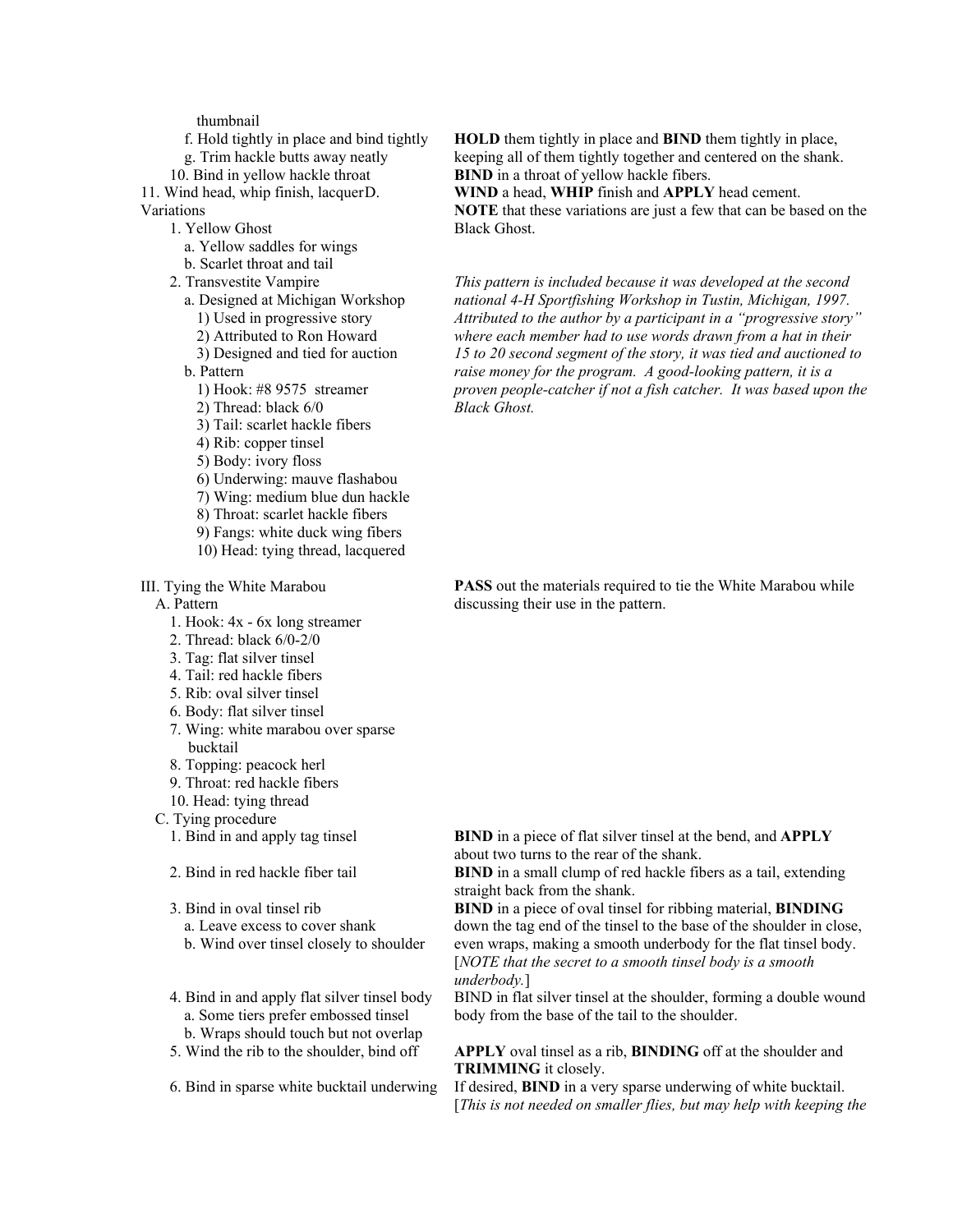- 7. Bind in white marabou
	- a. Imagine the clump or feather wet
	- b. Will appear to be too much dry
	- c. Align feather to maximize movement
- 8. Trim butts of marabou closely
- 9. Apply scarlet hackle fiber throat
- 10. Apply 6-10 peacock herls over marabou
- 11. Trim peacock herl closely
- 12. Wind head, whip finish, lacquer

### III. Tying a Muddler Minnow

- A. Originator Don Gapen
	- 1. Designed to suggest a sculpin
	- 2. Extremely versatile pattern
	- a. Hopper
	- b. Big stonefly
	- c. Emerging large nymph
	- d. Forage fish imitation
- B. Pattern
	- 1. Hook: 2x-4x long
	- 2. Thread: black monocord or 2/0
	- 3. Tail: mottled turkey slips
	- 4. Body: flat gold tinsel
	- 5. Underwing: woodchuck guard hairs
	- 6. Wing: mottled turkey slips
	- 7. Collar: deer body hair tips
	- 8. Head: clipped deer hair
- C. Tying procedure
	- 1. Prepare and bind in tail
		- a. Cut matched slips of mottled turkey
		- b. Bind in as a tail (like wet fly wing)
		- c. Leave butts along shank
	- 2. Carry thread closely to collar area a. Form smooth base for tinsel body b. Leave room for collar and head
	- 3. Attach and apply gold tinsel body
	- 4. Bind in sparse woodchuck underwing
	- 5. Prepare and attach turkey wings
	- 6. Trim butts closely
	- 7. Bind in small bunch of deer body hair a. Allow ends to flare around wing tie down area
		- b. Tips extend about half way on body c. Butts form first part of head
	- 8. Finish spinning head of deer hair
	- 9. Whip finish and lacquer thread
	- 10. Trim head to shape
		- a. Keep scissors flat to shank
		- b. Hold collar out of the way

#### *wing from wrapping around the shank on larger sizes.*] **BIND** in one or more white marabou feathers as a wing. [*TIP: wetting the feather gives you a good idea of the size once the fly is in the water*.] The marabou should be free to pulse in the water for maximum effectiveness.

**TRIM** the butts of the marabou closely.

**APPLY** a small bunch of scarlet hackle fibers at the throat, trimming the butts and winding over them.

**ADD** a few strands of peacock herl over the marabou, trimming the butts of the herl and winding over them to the eye of the hook.

**WIND** a head, whip finish the thread, and apply head cement. [*If desired, you may add eyes or jungle cock nails to the head.*]

The Muddler Minnow is an extremely versatile pattern that can be fished as the originator intended to suggest a sculpin or as an acceptable grasshopper, stonefly or other large nymph.

**PASS** out the materials needed to tie a Muddler Minnow while explaining their use in the pattern.

**DISCUSS** the use of woodchuck guard hairs or bucktail in the pattern.

**PREPARE** a matched set of wing quill slips and **BIND** them in as a tail.

**ALLOW** the butts to lay along the shank, winding over them with thread to form a smooth base for the body materials.

**ALLOW** adequate room for the collar and head before **ATTACHING** and **APPLYING** a double wound gold tinsel body.

**BIND** is a sparse underwing of woodchuck guard hairs (bucktail or squirrel may be used as well).

**PREPARE** a pair of matched mottled turkey wing quill slips, binding them in over the underwing and trimming the butts closely.

**BIND** in a small bunch of deer body hair (fine hair works best here), allowing the natural tips to project rearward over the front half of the body. **PACK** the butts of the hairs tightly, then spin the remainder of the hook full of deer body hair to the eye.

**WIND** and **WHIP** finish a small head at the eye, **APPLYING** a drop of two of lacquer.

**TRIM** the head to shape, keeping the scissors flat to the shank and holding the collar hairs out of the way while trimming the head to a cylindrical shape.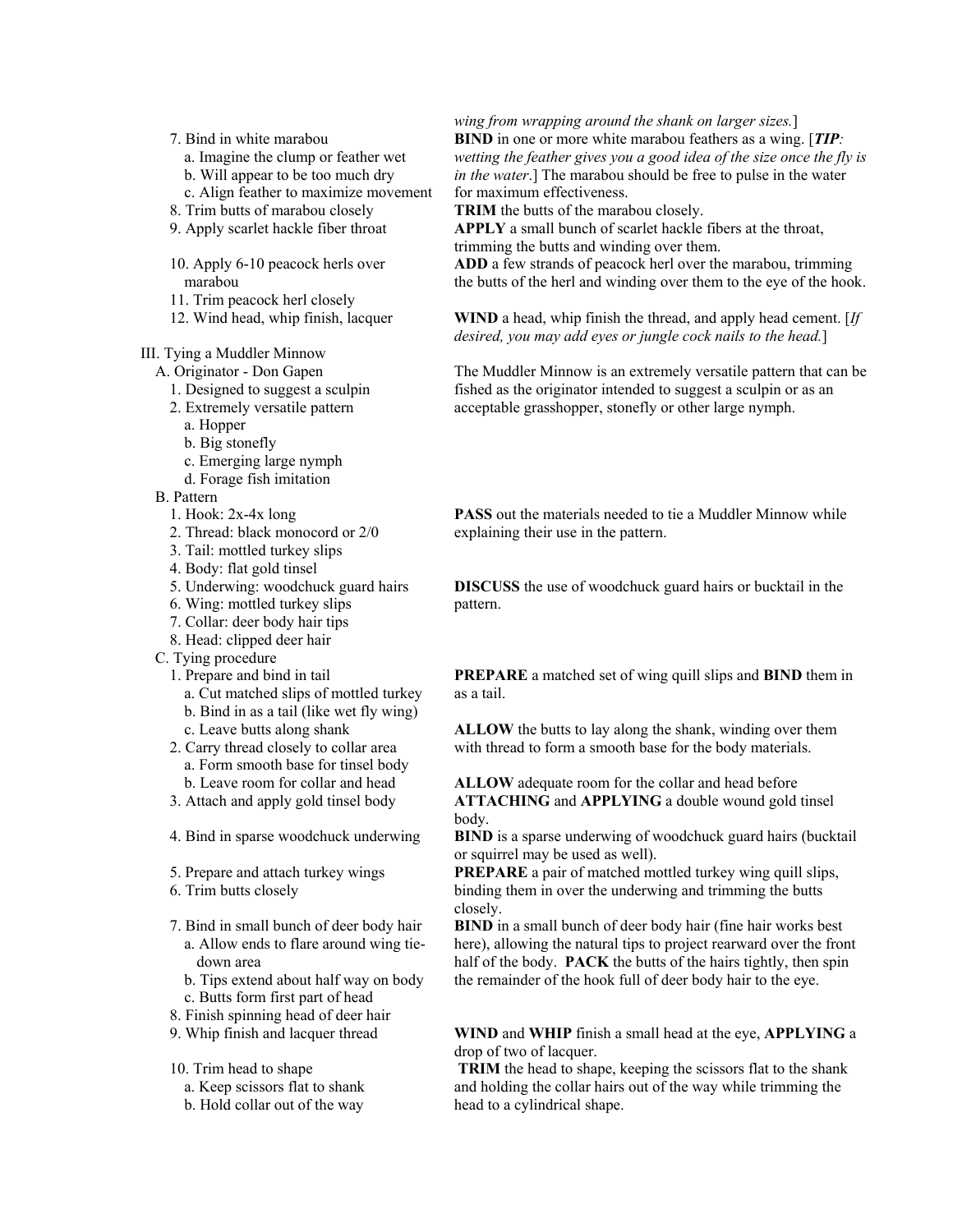c. Cut to cylinder or cone shape

IV. Tying a Black Marabou Muddler

A. Pattern

- 1. Hook: 4 x long streamer
- 2. Thread: black monocord or 2/0
- 3. Tail: scarlet hackle fibers
- 4. Body: gold tinsel chenille
- 5. Underwing: black squirrel or black bear
- 6. Wing: black marabou
- 7. Topping: peacock herl
- 8. Collar: deer body hair tips
- 9. Head: spun deer hair cut to shape
- B. Tying procedure
	- 1. Bind in hackle fiber tail
	- 2. Bind in gold tinsel chenille over tail area
	- 3. Carry thread to the shoulder
	- 4. Wind chenille body to shoulder, bind off
	- 5. Apply sparse underwing
		- a. Tips of hair about to bend
		- b. Hair nearly flat to hook
	- 6. Bind in marabou wing
	- 7. Bind in peacock herl topping
	- 8. Apply natural deer body hair collar
	- 9. Spin natural deer hair head
	- 10. Wind, whip finish and cement head
	- 11. Trim head to shape

C. Variations

- 1. White marabou muddler
- 2. Yellow marabou muddler
- 3. Olive marabou muddler
- 4. Brown marabou muddler
- 5. Pink marabou muddler

V. Tying Ron's Sucker Fry

A. Pattern

- 1. Hook: 4x 6x long down eye
- 2. Thread: black
- 3. Tail: cree hackle fibers
- 4. Body: bison wool
- 5. Rib: flat gold tinsel
- 6. Underwing: natural bucktail
- 7. Wing: cree hackles
- 8. Head: generous black thread
- 9. Eye: yellow/black
- B. Tying procedure
	- 1. Bind in cree hackle fibers for tail
	- 2. Bind in flat gold tinsel rib
	- 3. Dub a generous body of bison wool
	- 4. Wind ribbing material to head area
	- 5. Apply natural bucktail underwing
		- a. Natural brown
	- b. Reaching to or beyond tail tip
	- 6. Apply cree hackle wings

7. Wind generous head

The Black Marabou Muddler is representative of a series of patterns that combine the action of marabou with the appeal of the muddler style.

**PASS** out the materials required for the pattern while **DISCUSSING** their use in the pattern.

**BIND** in a tail of scarlet hackle fibers.

**ATTACH** gold tinsel chenille over the tail area. **CARRY** the thread forward to the shoulder and **WIND** the chenille to the shoulder area, binding it off and trimming it there. **APPLY** a sparse underwing of black bear or black squirrel hair with the tips reaching about to the end of the hook.

**BIND** in a black marabou wing over the underwing as above. **BIND** in several strands of peacock herl over the wing. **APPLY** a collar of natural deer hair (some use black), and **SPIN** the shank full of deer hair to the eye.

**WIND** a small head, **WHIP** finish and **CEMENT** the head. **TRIM** the head to shape, being careful not to cut the collar.

**DISCUSS** some of the effective variations on the marabou muddler theme and their utility in your area.

**PASS** out the materials for this pattern while **DISCUSSING** their use.

If bison wool is not available, **USE** another bright, translucent , light brown dubbing material.

**BIND** in a short, stout clump of cree hackle fibers as a tail. **BIND** in either flat or oval gold tinsel as a rib.

**DUB** a generous, tapered body of bison wool to the base of the head and **APPLY** the ribbing tinsel.

**BIND** in a sparse underwing of natural brown bucktail, allowing it to reach to or beyond the tip of the tail.

**BIND** in a matched pair of cree hackles as long as the tail and underwings.

WIND a generous, tapered head to the turned down eye of the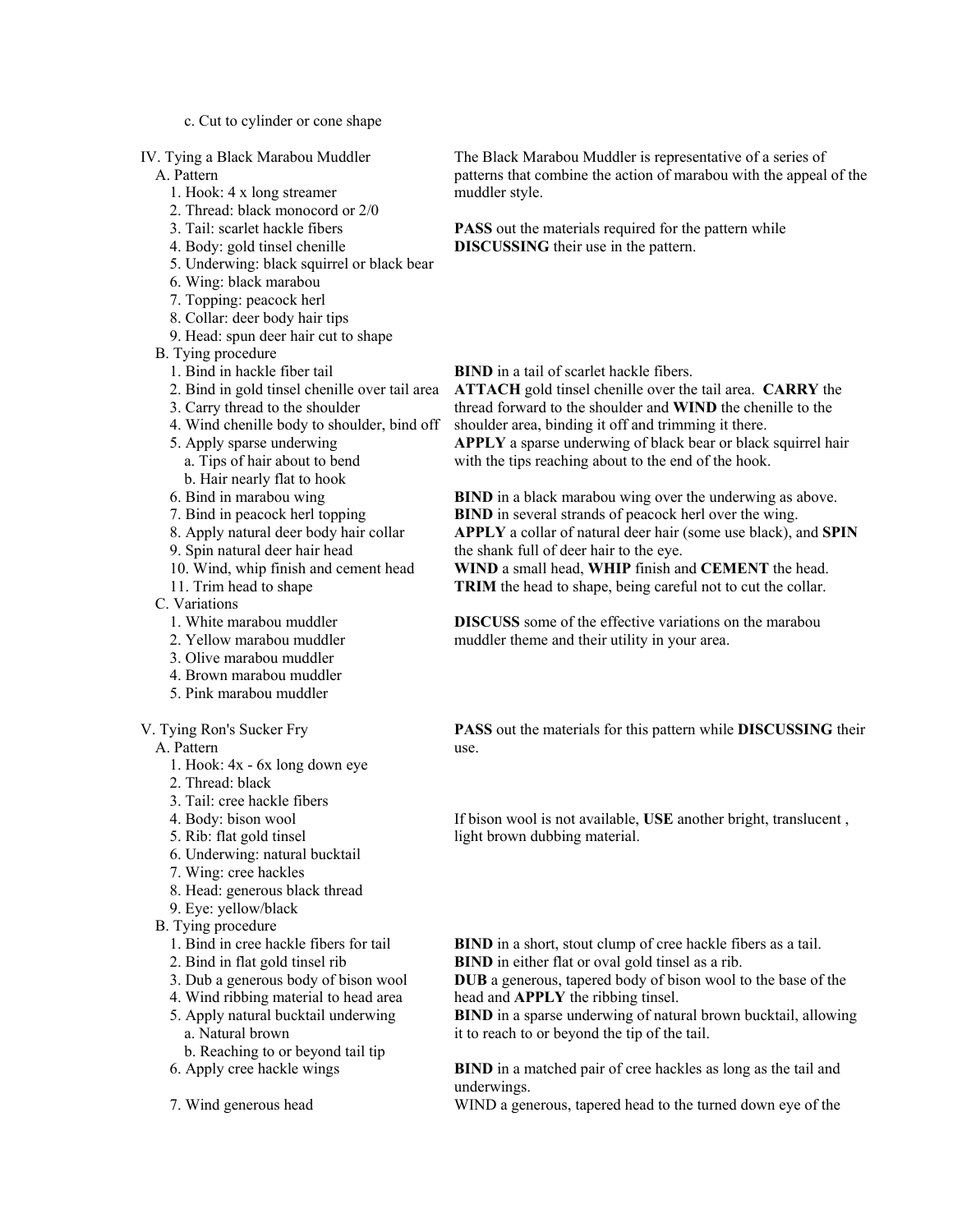- 8. Whip finish and apply head cement
- 9. Apply yellow eye with black pupil
- 10. Apply clear epoxy over head

VI. Tying an Olive Matuka

- A. Pattern
	- 1. Hook: 4 x long streamer
	- 2. Thread: black 6/0 or monocord
	- 3. Body: medium olive dubbing
	- 4. Rib: fine oval silver tinsel
	- 5. Wing: 4 barred olive neck hackles
	- 6. Collar: olive hackle
- 7. Head: tying thread
- B. Tying procedure
	- 1. Bind in ribbing tinsel at bend
	- 2. Prepare wing materials
		- a. Match hackle tips and shapes
		- b. Measure against hook
			- 1) About 2x longer than shank 2) Locate rear of shank
	- c. Strip underside to rear of shank
	- 3. Dub olive fur to the shoulder
	- 4. Bind in wing materials

5.Spread hackle fibers upward

- 6. Bind wing to body with ribbing tinsel a. Keep wing centered on body
	-
	- b. Keep wraps of tinsel tight and uniform
- c. Avoid binding down hackle fibers 7. Bind in tinsel at shoulder and trim end
- 
- 8. Bind in shoulder hackle
- 9. Wind 2-3 turns , bind off and trim
- 10. Pull shoulder hackle back as collar
- 11. Wind head, whip finish, lacquer
- 12. Smooth wing fibers back
- C. Variations limited only by imagination
	- 1. Game bird back or covert feathers
	- 2. Neck or saddle hackles
	- 3. Body materials of choice
- VII. Tying a Black Zonker

A. Pattern

- 1. Hook: 4-6x long streamer
- 2. Thread: 6/0 or monocord, black
- 3. Body: black dubbing fur
- 4. Rib: flat silver tinsel
- 5. Wing: thin strip of black rabbit on skin
- 6. Collar: black hackle
- 7. Head: tying thread
- B. Tying procedure
	- 1. Bind in middle of rabbit strip at bend a. About 2x shank length
		- b. Avoid tying down fur too much
	- 2. Bind in ribbing tinsel

hook, then WHIP finish the thread and APPLY head cement in several layers. Once the cement is dry, PAINT yellow eyes with black pupils. Once the lacquer is

Matukas represent a tying style for streamers rather than a specific pattern. The style is extremely durable, and it permits the use of a wide variety of materials, including body feathers, for wings.

**PASS** out the materials needed for this pattern while **DISCUSSING** their use.

**BIND** in the ribbing tinsel at the bend of the hook.

**PREPARE** the wing materials by matching 4 hackles to length and shape. **HOLDING** the hackles by the tips, **MEASURE** them against the hook. **STRIP** away hackle barbs until the entire length is about twice the shank length. **STRIP** away the hackle fibers on the underside so the feathers lie atop the shank with full width behind the hook.

**DUB** an olive fur body to the shoulder.

**BIND** in the wing materials at the front of the shoulder, keeping all of the feathers aligned.

**SPREAD** the hackle fibers upward from the end of the shank to the tie-down area.

Keeping the hackles centered on the top of the body, **BIND** them to the body from the bend to the shoulder to **ANCHOR** the wing in place. **DO NOT** tie the hackle fibers down any more than absolutely necessary.

**BIND** off the tinsel at the shoulder and trim the end. **SMOOTH** the hackle fibers back as much as possible. **BIND** in a hackle feather at the shoulder and **APPLY** two or three turns. **SMOOTH** the hackles back as a collar and **APPLY** thread to their bases to lean them back.

**WIND** a head, **WHIP** finish and **APPLY** head cement to them. **SMOOTH** the wing hackles back as much as possible.

**NOTE** that variations on this pattern are limited only by the imagination of the tier, but they should suggest forage species in the area.

Like matukas, zonkers are a tying style or class of flies with similar characteristics. This pattern is leech-like.

**PASS** out the materials needed for the pattern and **DISCUSS** their use. **NOTE** the use of thin strips of rabbit fur as a wing.

Carefully **BIND** in a thin strip of black rabbit fur, avoiding binding down the fur and hair as much as possible. The entire strip should be about twice the shank length with the natural set of the hair back toward the tail.

**BIND** in ribbing tinsel at the rear of the body.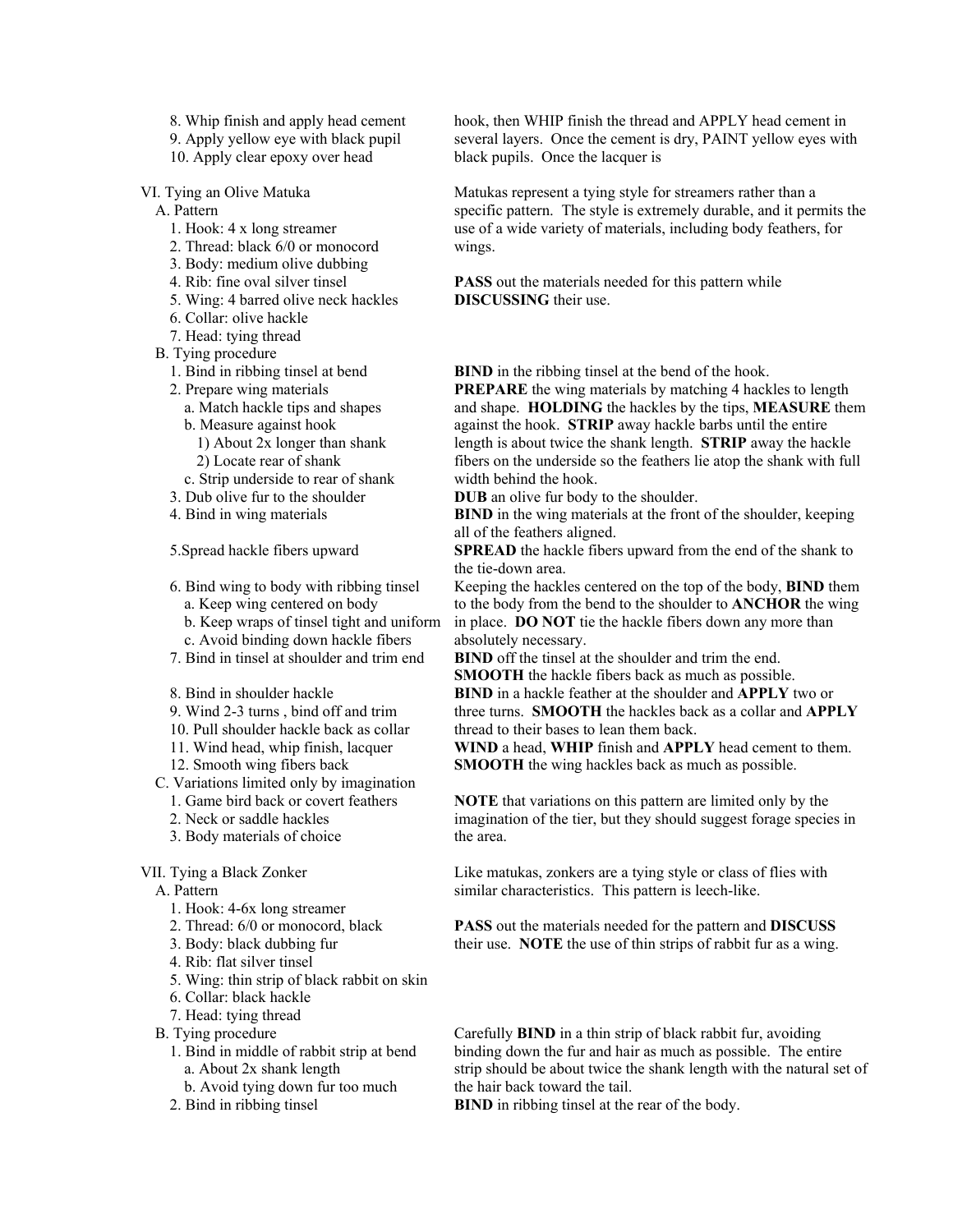- 3. Dub black fur to shoulder
- 4. Apply flat tinsel rib, bind off and trim
- 5. Pull fur strip forward snugly and bind in
- 6. Trim fur strip
- 7. Bind in hackle
- 8. Wind 2-3 turns of hackle, bind off, trim
- 9. Wind head, whip finish, lacquer

C. Variations

- 1. Many possible color combinations
- 2. Hybrid with matuka binding fur strip with tinsel

VIII. Fishing them

- A. Presentations like forage fish
- 1. Short , quick, darting retrieve
- 2. Slow strips
- 3. Quick, short strips
- 4. Fast, long strips
- 5. Hand twist retrieve (deep and slow)
- 6. Dead drift
- 7. Pumping rod on retrieve
- B. Experiment to see what the fish want

**DUB** black fur to the shoulder, making a smoothly tapered body. **APPLY** flat tinsel as a rib to the shoulder, binding it off and trimming.

**PULL** the rabbit strip forward so it lies snugly over the center of the back and **BIND** it in carefully, trimming it closely. BIND in a hackle feather at the tie down area, WIND a couple turns of hackle as a collar, BIND it off and TRIM closely. **WIND** a tapered head, **WHIP** finish and **APPLY** head cement to the windings.

**NOTE** that numerous combinations of back and body materials can be used to imitate everything from leeches and worms to shrimp and minnows. Some hybrids even bind down the fur strip with the tinsel as with matukas.

**DISCUSS** fishing streamers and streamer fishing techniques.

**EMPHASIZE** experimenting to determine the approach the fish seem to prefer on any given day.

### **Summary Activity**

Display and critique the flies tied in this session. Lead a discussion of the skills learned and plans for enhancing those skills. Lead participants in a discussion of possible modifications or additional patterns they would like to attempt or test. Lead into the next streamer fly tying lesson as a wrap-up.

### **Lesson Narrative**

The term "streamer" is often used for all types of flies used to imitate fish. In a formal sense, the term is applied to only the feather-winged patterns and "bucktails" is used for the hair-winged patterns. The patterns are tied on long-shanked hooks for the most part, generally from about 3 or 4 extra long hooks to those in the 6 extra long or 1/2 inch longer than standard hooks. Occasionally they are tied on 8 extra long hooks or on shorter hooks used in tandem. The latter ones are most commonly encountered in flies intended to be trolled rather than cast.

Streamers are commonly designed to suggest or imitate forage fishes or to serve as attractor patterns in a similar long, slender shape. Common pattern elements include: tags, tails, butts, body and rib, throat, wings, cheeks, and collars. The patterns in this lesson are designed to teach basic streamer tying skills and handling of materials commonly used.

#### **Tying the Black Ghost**

The Black Ghost was originated by Herbert Welch of Mooselookmeguntic, Maine, as a pattern to be used for landlocked salmon. Unlike many of the patterns designed for landlocks and "squaretails," this one has proven itself in both saltwater and fresh for a wide variety of species. It is an excellent searching pattern for large fish, often seeming to excite big fish into slashing strikes. The pattern follows.

Hook: 4x - 6x long streamer Thread: black 6/0-2/0 Tail: yellow hackle fibers Rib: flat silver tinsel Body: black floss Wing: 4 matched white saddle hackles Throat: yellow hackle fibers or bucktail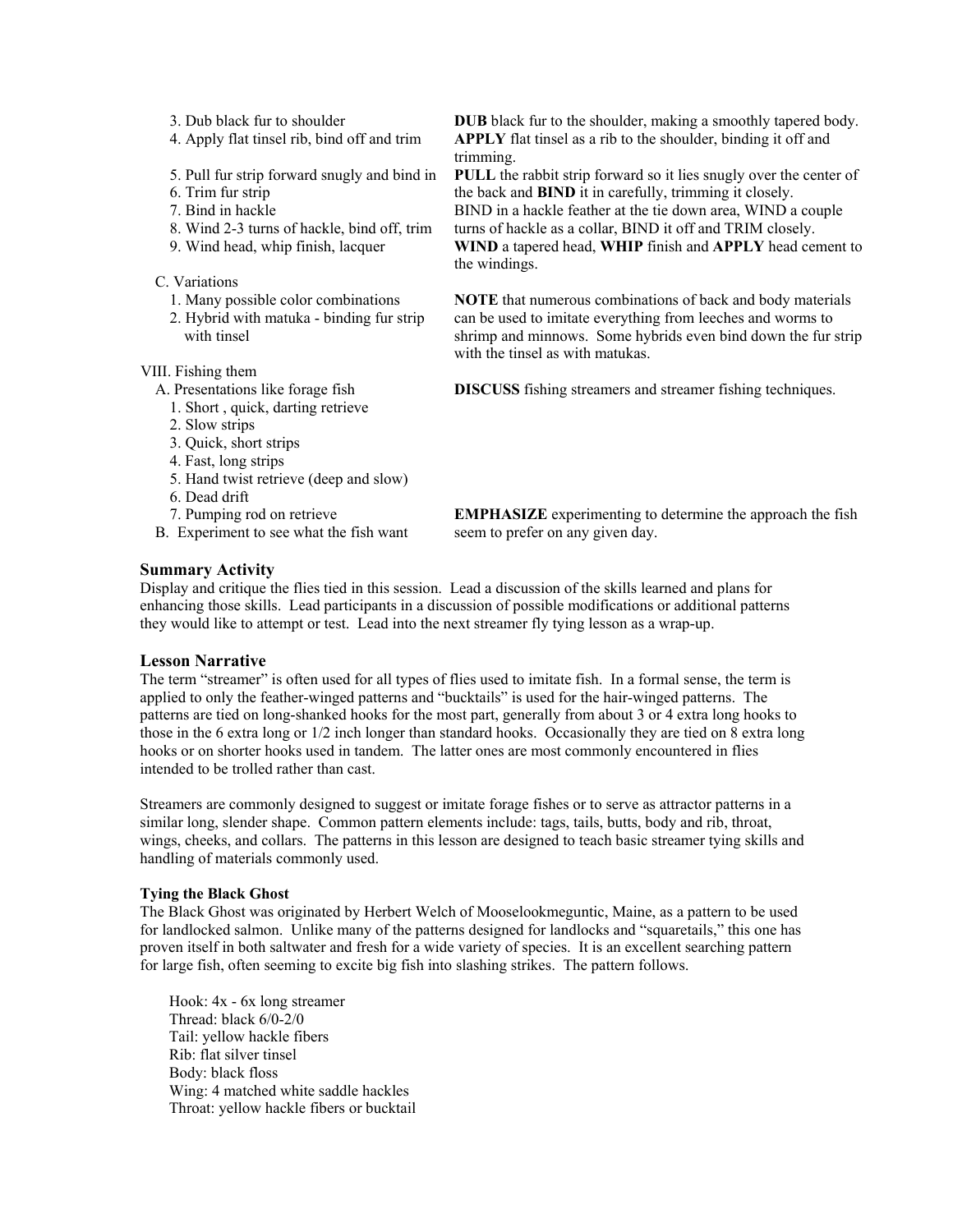#### Head: tying thread

The pattern is initiated by binding in a small bunch of yellow hackle fibers as a tail. A strip of flat silver tinsel is bound in at the base of the tail as ribbing material. Next carry the thread forward to the shoulder area of the fly and bind in a strip of four-strand black floss. Carefully wind a double tapered floss body from the shoulder to the tail tie-down area and back, binding it off at the shoulder and trimming away the excess material. Wind the tinsel in open spirals to the shoulder and bind it off. If desired, use a small clump of white bucktail to form an underwing. This is less important in smaller flies than in larger ones, but it may help to keep the wings from fouling the hook during casting. Prepare four matched white saddle hackles by removing the excess hackle fibers from the base of the feather while holding the tips together in matched position. Score the feather shafts slightly by scraping them with the thumbnail on their upper surface. This will cause the quills to curl upward slightly and provide a good tie-down area for the wings. Bind the wings in place with the tips of the hackles extending about half the shank length behind the bend of the hook, applying several turns of thread to lock the wings in place. Trim away the excess feather quill, then bind in a section of yellow hackle as a throat. Trim the butts of the throat hackle. If desired and they are available, consider applying a jungle cock nail on each side of the wing to make it true to the original pattern. If not, do not worry about it, the fly works either way. Wind a smoothly tapered head, whip finish the thread, and apply on or more coats of head cement to finish the fly.

Variations on the pattern are both numerous and effective. The Yellow Ghost simply substitutes yellow saddle hackles for the white ones of the original and replaces the yellow tail and throat with red hackle fibers. In stained water or for fish that seem to prefer yellow, this is an outstanding pattern. This pattern varies also in having scarlet hackles at the tail and throat

Starting as a response to a comment in a progressive story at the Michigan Workshop in 1997, the Transvestite Vampire is also a deliberate modification of the Black Ghost. When a fly of that name was attributed to the author, he developed one to be included in the last evening's auction. Rather than making is simply as a joke, he attempted to make one that was true to the name, but would work. The pattern is included here for historical purposes and in case you might like to try it on local waters.

Hook: Mustad 9575 - size 8 Thread: black 6/0 Tail: scarlet hackle fibers Rib: copper tinsel Body: ivory floss Underwing: mauve flashabou Wing: medium blue dun hackle Throat: scarlet hackle fibers Fangs: white duck wing fibers tied in beside the head Head: tying thread, lacquered

#### **Tying the White Marabou**

The White Marabou is another of the outstanding searching or locating patterns for large salmonids. Even when they are not motivated to strike it, big fish seem to be motivated to chase the pattern at least once. The live, pulsating action of the marabou wing seems to trigger a chasing or striking response in many fish. It is tied in many ways by various fly dressers. Ted Trueblood, for example, tied marabout sparsely around the shank with a few strands of peacock herl over it. He felt the body was superfluous. Others added additional layers of material, eyes or similar items. The pattern follows.

Hook: 4x - 6x long streamer Thread: black 6/0-2/0 Tag: flat silver tinsel Tail: red hackle fibers Rib: oval silver tinsel Body: flat silver tinsel Wing: white marabou over sparse bucktail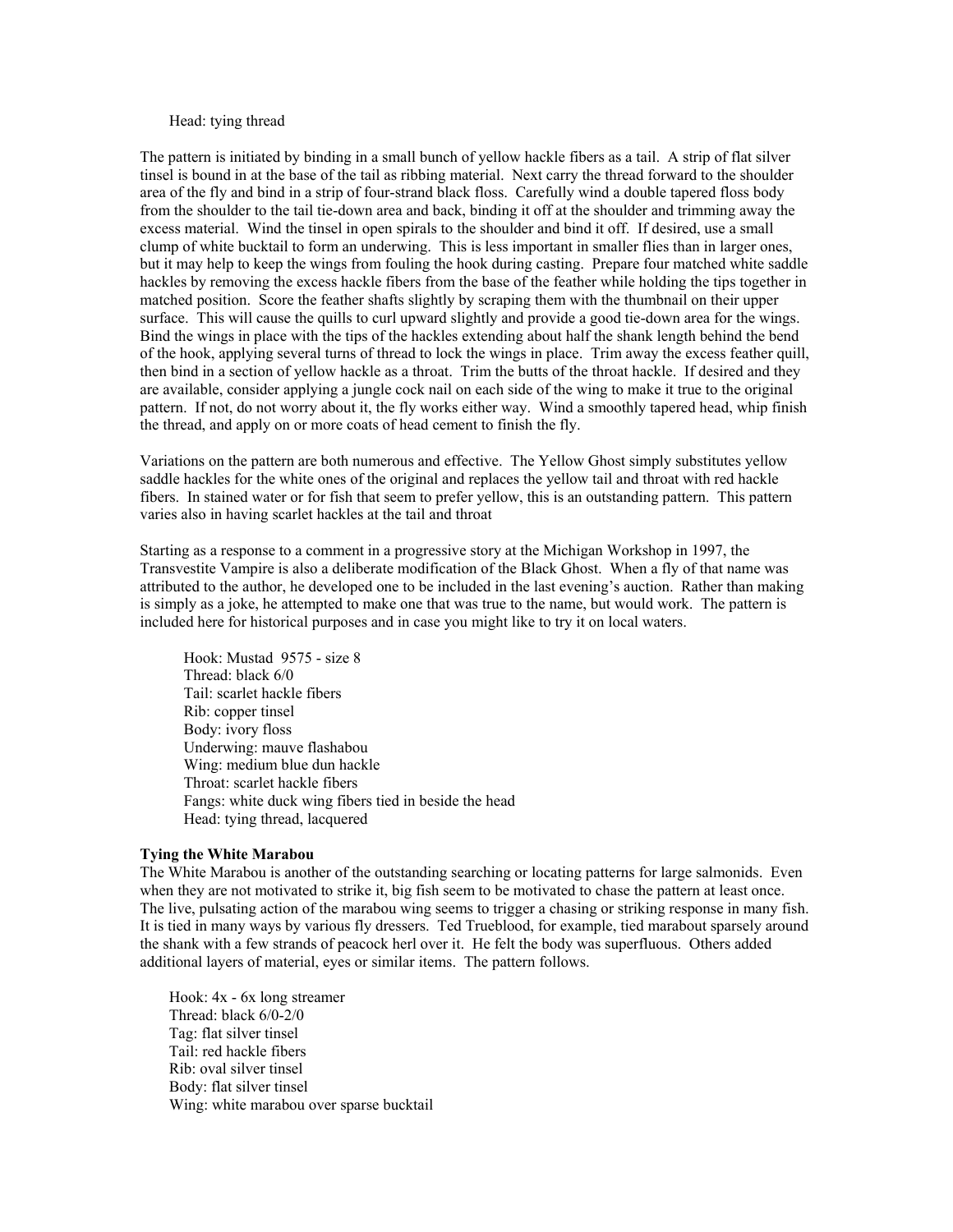Topping: peacock herl Throat: red hackle fibers Head: tying thread

The featured pattern for this fly starts with a two or three turn silver tinsel tag on the upper part of the hook's bend. Many fly dressers leave this pattern element out and feel it makes no difference. Over the base of the tag and at the end of the shank, bind in a clump of scarlet hackle fibers as a tail. Laying enough material along the shank to reach the front of the body, bind oval silver tinsel in place and wind the thread forward in tightly spaced turns to the front of the body. Laying a smooth base is critical to the application of the flat silver tinsel body, so take the time to build a smooth, even base. Bind in the flat silver tinsel at the shoulder, and wind it in even turns to the base of the tail and back forward in even turns to the shoulder, binding it off there. Note that the most uniform body will be laid by having successive turns touch but not overlap. Trim the excess material and apply the oval tinsel rib in open, evenly spaced spirals. Bind it off at the shoulder and trim away the excess material. If desired, apply a sparse white bucktail underwing about shank length. On smaller flies it may be unnecessary. On larger ones it can prevent fouling of the wing on the hook during casting. Bind in one or more white marabou feathers with the overall fibers about half again the hook length. The marabou should be positioned to give the fly maximum movement in the water. Top the marabou with a few strands of peacock herl, and bind in a small bunch of scarlet hackle fibers at the throat. Trim any excess materials away, and wind a smoothly tapered head. If desired add eyes or jungle cock nails to the shoulder area to simulate them. Whip finish the head and add a drop or two of head cement or clear lacquer. If stick on eyes are used, add them after the head is dry and coat the head and eyes with clear epoxy.

#### **Tying a Muddler Minnow**

While there are some voices of dissent, the Muddler Minnow is generally agreed to have been originated by Don Gapen as a sculpin imitation. While it does a good job of suggesting a sculpin, it is an extremely versatile pattern that can serve as a grasshopper on the surface, a large emerging nymph, a big stonefly, or another forage fish. The flared collar of deer hair and the spun hair head give it some buoyancy, but it can be fished "scratching the gravel" for sculpin eating fish. The pattern follows.

Hook: 2x-4x long Thread: black monocord or 2/0 Tail: mottled turkey slips Body: flat gold tinsel Underwing: woodchuck guard hairs Wing: mottled turkey slips Collar: deer body hair tips Head: clipped deer hair

Start with the thread attached at the rear of the shank. Prepare a set of matched mottled turkey wing sections and bind them in as a tail. If adequate material remains to reach about 1/3 of the length of the shank, leave it intact and wind the thread closely over it to that point, trimming away any excess material. Bind in a piece of flat gold tinsel, and wind it smoothly back to cover the base of the tail and back forward again to the shoulder. Trim away any excess tinsel. Bind in a sparse wing of woodchuck guard hairs. The tips of the hair should reach approximately to the tip of the tail. Trim the butts of the hair, and attach a matched set of mottled turkey quill slips as wings. Trim the butts closely and apply one drop of lacquer to help secure them. Clip a small bunch of fine deer hair from close to the hide. Leaving the natural tips to the rear and reaching about 1/2 to 1/3 of the way back on the wing, bind in the hair while allowing it to spin around the shank. The collar should be relatively sparse and uniformly distributed around the shank. Trim the butt ends to a length slightly longer the finished head and pack them tightly to the base of the wing. Add additional small bunches of deer hair, spinning a head that fills the shank to the eye of the hook. Wind a small head, whip finish the thread, and apply a drop or two of head cement to complete the tying process. Remove the hook from the vise and, holding the scissors parallel to the shank, trim the head to a cylinder of the desired diameter. Be sure to hold the collar out of the way when shaping the head..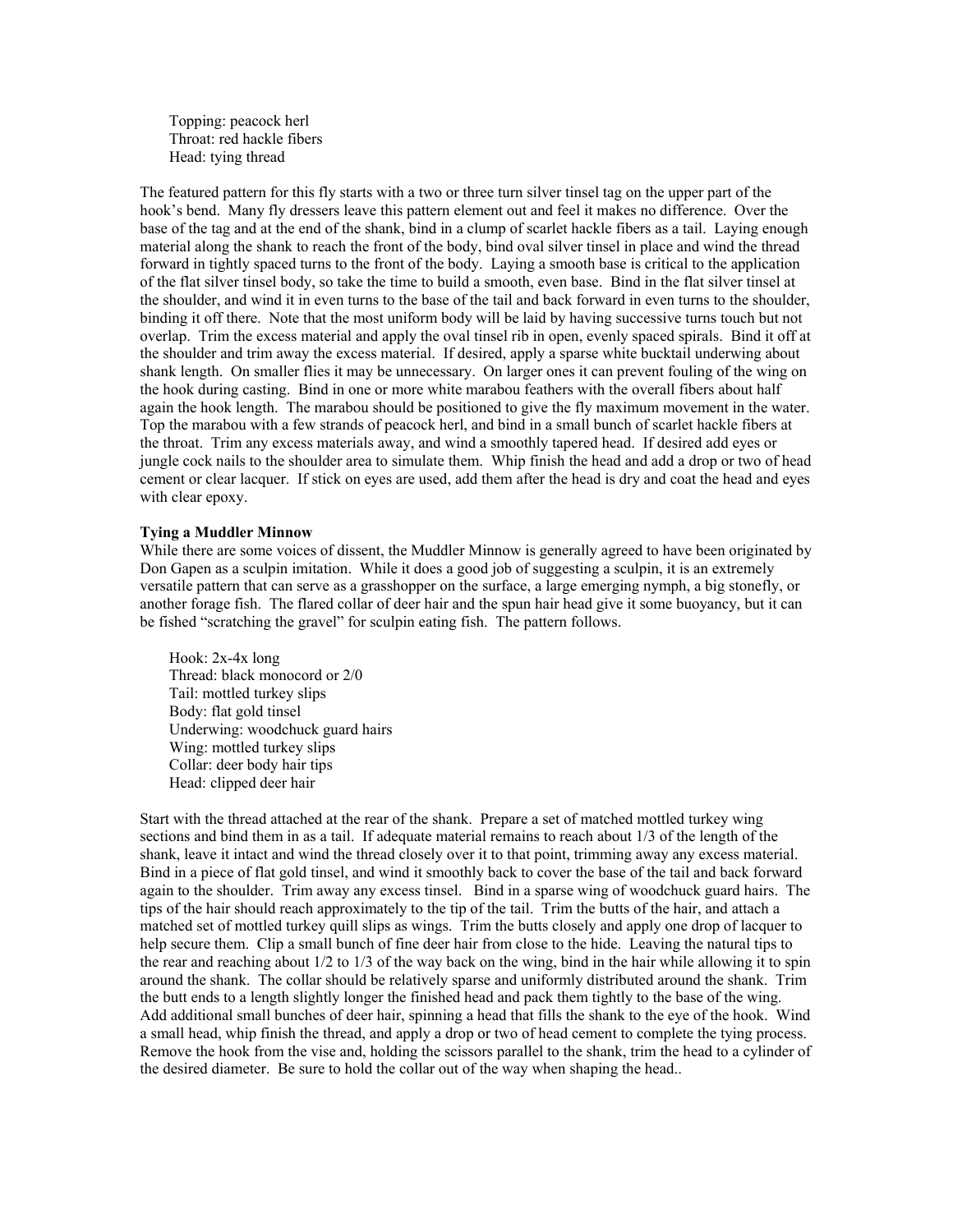Many variations of the muddler are useful. Some of them are simple color variations, like using brown deer hair dyed yellow for the collar and head and dyed yellow turkey quill for the wings and tail. Others, like the next pattern use different types of wing material or body material to achieve a different purpose.

#### **Tying a Black Marabou Muddler**

The black marabou muddler is a hybrid of a marabou streamer and the muddler. It retains the muddler head and collar, but uses a different tail, body and wing. In small sizes it may resemble a leech, madtom or a large dark nymph. The pattern follows.

Hook: 4 x long streamer Thread: black monocord or 2/0 Tail: scarlet hackle fibers Body: gold tinsel chenille Underwing: black squirrel or black bear Wing: black marabou Topping: peacock herl Collar: deer body hair tips Head: spun deer hair cut to shape

Bind in a scarlet hackle fiber tail. Attach a piece of gold tinsel chenille over the tie down area for the tail and carry the thread forward to the shoulder area. Wind the tinsel chenille forward as a body and bind it off, trimming away the excess material. If desired, bind in a sparse underwing of black bear, black squirrel or black bucktail over the chenille. This is not necessary, but it may reduce fouling of the wing during casting. Bind in a marabou wing reaching beyond the tail. Add a few strands of peacock herl over the marabou as a topping, trimming away the excess material. Apply a small bunch of natural deer body hair as a collar, allowing the natural tips to project back about half way on the wing and body. Trim the butt ends of the hair a bit longer than necessary for the final head size. Pack the material back against the wing base, and fill the remainder of the shank to the eye with spun deer hair to the hook's eye. Whip finish the thread at the eye and apply a drop of two of head cement. Remove the hook from the vise and trim the head to a cylindrical shape of the desired size.

Numerous variations on the marabou muddler are useful. Simply changing the color of the tinsel or ice chenille and the color of the wing permits you to tie white, yellow, olive, brown, or pink marabou muddlers. All of them are useful in some fishing situations, from bonefish to bluegills.

#### **Tying Ron's Sucker Fry**

Ron's Sucker Fry is useful in situations where sucker fry are abundant and significant parts of the forage base for game fish. The pattern follows.

Hook: 4x - 6x long down eye Thread: black Tail: cree hackle fibers Body: bison wool Rib: flat gold tinsel Underwing: natural bucktail Wing: cree hackles Head: generous black thread Eye: yellow/black

Start tying the fly by binding in a clump of cree hackle fibers for a tail. Bind in a strip of flat gold tinsel as a rib and dub a generous body of bison wool to the base of the wing tie-down area. If bison wool is not available, any bright, translucent, light brown dubbing material may be substituted. Wind the gold tinsel over the body, binding it in and trimming away the excess material. Apply a sparse underwing of natural bucktail, reaching to the tip of the tail. Bind in a pair of cree hackles over the bucktail underwing. If desired, wind a turn of two of cree hackle as a collar. Wind a rather generous head tapering to the eye of the hook. Whip finish the thread and apply head cement. Once the head cement has dried, use a nail and a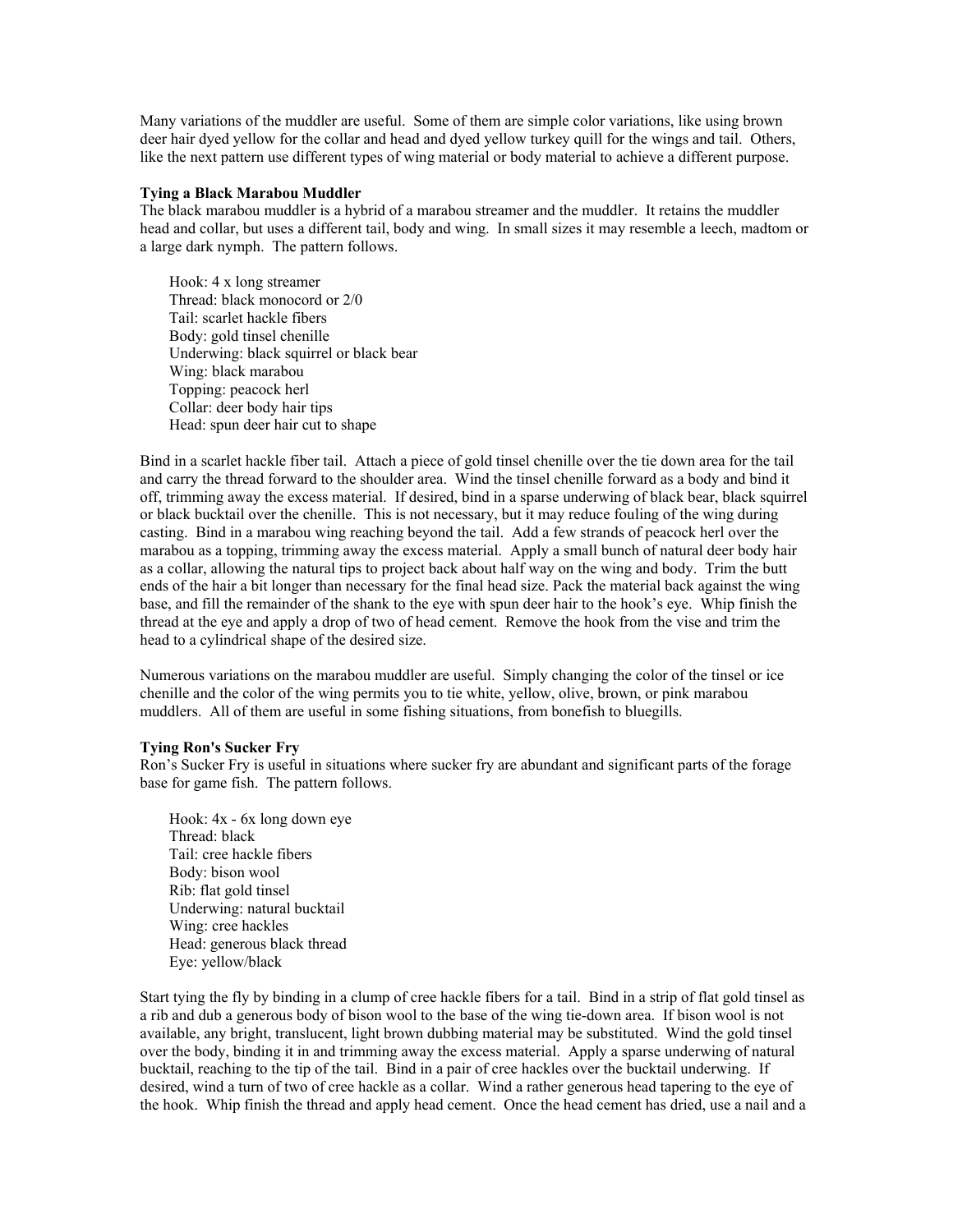toothpick to apply a lacquer eye, yellow with a black pupil. Cover the head with a thin coat of clear epoxy or several coats of clear lacquer.

#### **Tying an Olive Matuka**

Matukas represent a tying style with many patterns formed on it. They allow the fly tier to use nearly any feather, including hackles and game bird body feathers to tie an effective fly. The pattern listed here is olive, but it is merely an example of the type. Variations are limited only by your imagination.

Hook: 4 x long streamer Thread: black 6/0 or monocord Body: medium olive dubbing Rib: fine oval silver tinsel Wing: 4 barred olive neck hackles Collar: olive hackle Head: tying thread

The tying procedure for this pattern starts with binding in the ribbing tinsel (wire in smaller patterns) at the rear of the shank. Dub or wind a body to the wing tie-down area and let the thread hang. Prepare wing materials by selecting four feathers for their length and shape. Measure them against the hook, looking for feathers with about twice the shank length of useful feather. Measuring the wing material against the shank, remove the excess material from the butt and strip away the fibers on the underside to the rear of the shank. Holding the hackles together, bind in the wings over the body. Holding the tips of the hackles, spread the feather fibers upward so they stand at right angles to the shaft. Wind the ribbing tinsel or wire through the hackles trying to avoid binding down the fibers and binding the feather shafts to the body. Keep the wing centered on the back of the body while doing so. Once the tinsel has reached the base of the wings, bind it off and trim the excess. Bind in a hackle feather and wind two or three turns of hackle around the shank. Bind it off, sweep the hackles back, and wind over the bases to slant them back toward the hook point slightly. Wind a smoothly tapered head, whip finish the thread, and apply a drop or two of head cement. Smooth the fibers on the upper part of the wing back toward the tail as effectively as possible.

#### **Tying a Black Zonker**

Like the matuka, this pattern really reflects a class of patterns - flies made with narrow strips of tanned rabbit fur as the wing and tail. While some tiers use a matuka style on them, most zonkers differ from matukas in having the fur strip tied down at only the back of the shank and at the head. The pattern outlined here could be a good leech pattern or madtom pattern in smaller sizes.

Hook: 4-6x long streamer Thread: 6/0 or monocord, black Body: black dubbing fur Rib: flat silver tinsel Wing: thin strip of black rabbit on skin Collar: black hackle Head: tying thread

Zonker procedure starts with binding in the midpoint of the rabbit strip (it should be about twice the length of the shank) at the rear of the shank. Try to avoid tying down too much fur when the materials are bound in. Bind in a strip of silver tinsel at the rear of the shank, and dub a black fur body to the shoulder. Apply the rib in open turns to the shoulder, binding it off and trimming away the excess. Pull the forward end of the fur strip forward and bind it down at the shoulder. Trim the end of the fur strip cleanly. Bind in a hackle feather at the shoulder, winding a two to three turn collar. Bind it off and trim the ends, sweeping them back toward the tail and winding over their bases to set the angle back toward the tail. Wind a smoothly tapered head, whip finish the thread, and apply a drop or two of head cement.

### **Fishing Them**